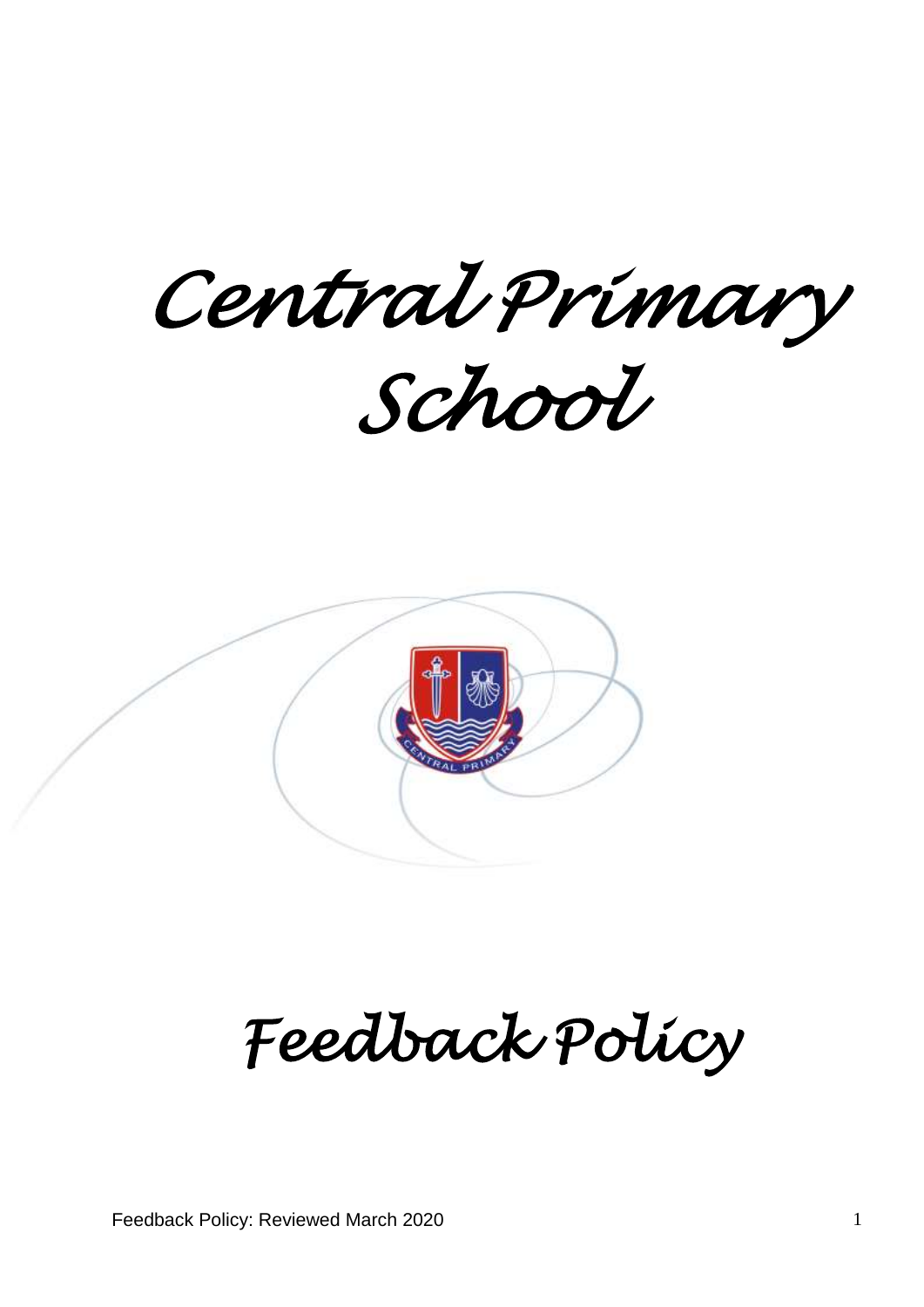# **Introduction**

We believe feedback, marking and assessment helps pupils to learn and supports them in improving their work, learning and attitudes. There are many different ways teachers and pupils can give and receive feedback. This policy discusses feedback in terms of core feedback that will be recorded in pupils' books and additional methods of feedback that provide pupils with support in their learning. All feedback will be a balance between the incisiveness of the feedback for pupils and the workload it generates for teachers

# **Aims**

We offer feedback and academic guidance in order to:

- Gauge their understanding of their learning, identify misconceptions and help them overcome barriers to concepts, skills and knowledge;
- Help pupils progress in their learning;
- Develop their presentation and handwriting;
- Give them a clear understanding of how they are progressing in their learning, where they have been successful and how they can improve in the next session and over time;
- Assess how pupils are achieving (in a lesson and overtime);
- Provide corrections to mistakes e.g. spelling, punctuation, grammar and content;
- Support pupils' self and peer assessment.

## **Core Feedback**

- **Verbal Feedback:** Teachers will use verbal feedback throughout their teaching. This will be through their conversations about learning to develop pupils thinking and extend their understanding. *There is no expectation that verbal feedback will be recorded, but it will be evident from spending time in any lesson, across all subjects.*
- **Review of learning (All subjects):** Teachers will review the learning of pupils before, during and after each lesson. The information of this review will be used to develop the next lesson's learning for a pupil. When a teacher reviews learning they will make piles of books for the group so it is clear who has obtained the expected learning, who is nearly there and who requires additional support.

There is no need for teachers to record interactions that have happened through discussion or practical tasks. Photos of learning undertaken practically **are not required to be stuck** in books as evidence of learning.

The school subscribes to Tapestry, which is an assessment profile app. This allows teachers to share securely the work and learning pupils are making in their classes with parents and carers. This is where any photos or sharing of learning is encouraged to promote wider understanding of learning at home.

The teacher determines which learning is to be marked, reviewed, self/ peer marked or teacher marked. All writing, where pupils construct sentences independently, should be marked. Written reviews of learning are not required unless there is a need to respond to a child due to the bullet points in written feedback.

## **Written Feedback**

- **Written Work (All subjects):** All writing pupils complete will be marked by the teacher. This will be across all subjects. Writing is marked in a corrective way to support pupils in the development of their understanding of grammar, punctuation, sentence construction and composition. *Writing should be marked within 5 school days of completion and before the next lesson of any given subject.*
- **Presentation (All Subjects):** Where feedback is needed on presentation and handwriting teachers will identify this verbally or in the pupil's book. *Presentation related marking should be completed as soon as possible and before the next lesson of any given subject.*
- **Maths:** All questions will be correctively marked in Maths books. Pupils' questions will be marked with a tick if correct and if any question is incorrect, a cross or a dot will be used.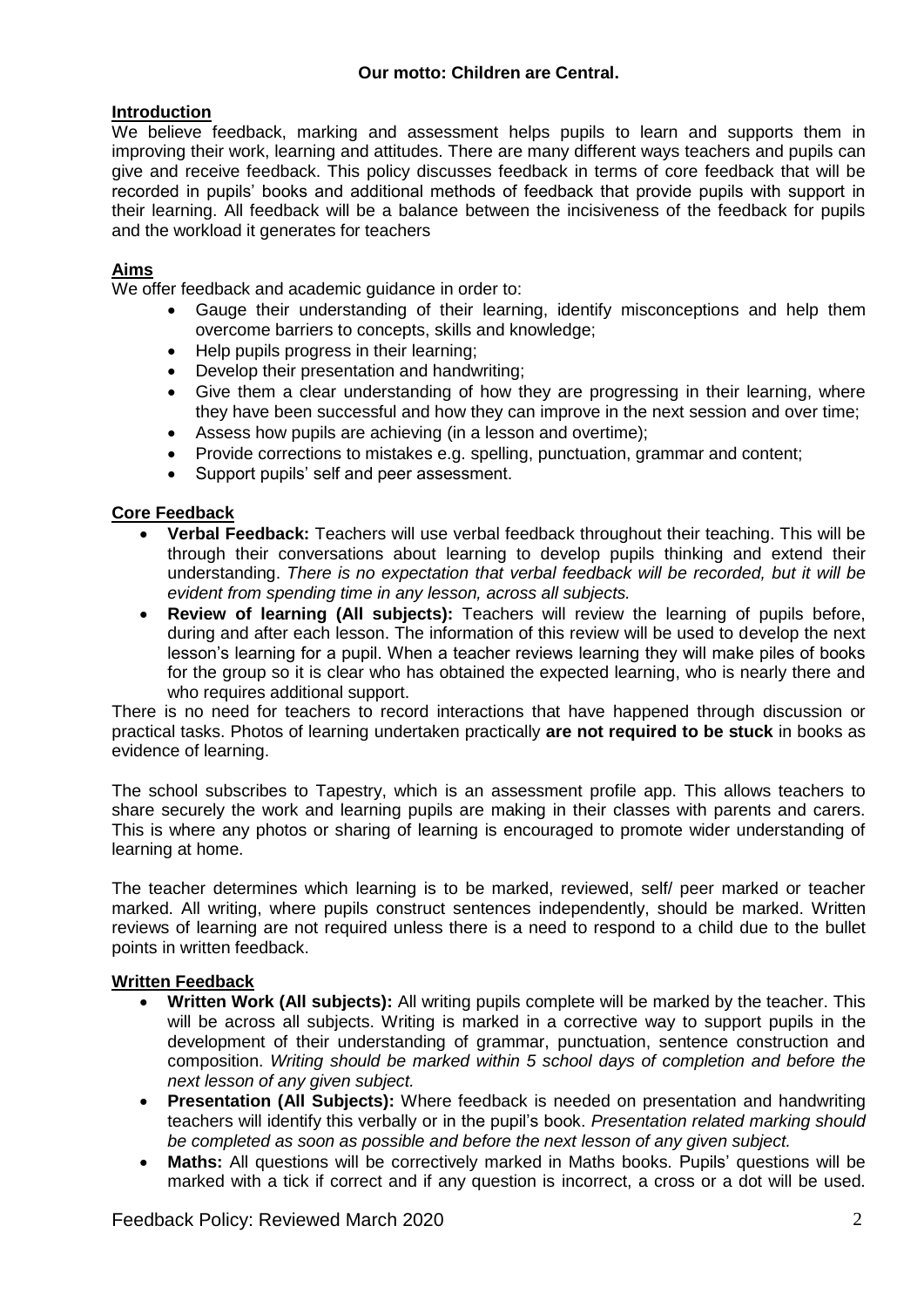Extensive written comments are not required in Maths books as the expectation is that any misconceptions will be addressed within the next Maths lesson and this will be evident from pupils' work.

 **Learning Objective/ Intention Feedback (All subjects):** Work will be reviewed by the teacher in relation to the learning objective/ intended learning for the lesson. Notes that will inform the next lesson will be taken by the teacher to input into their preparations for the next lesson. There is no need to record this review in pupils' books, as a well prepared slide for the next lesson will have more impact than individual comments in books. Their work showing progress will evidence their learning and reviews overtime. *All learning should be reviewed prior to the next lesson in a subject and within 5 school days of completion.* 

## **Additional Written Feedback Clarification**

The following information relates to specific subjects within the school's curriculum and how the feedback in these subjects will be shared with pupils.

- **Art & Design**: In Art & Design lessons pupils work will be marked frequently in response to the learning objectives. In these lessons learning is likely to be over a number of lessons so work will not be marked until the objectives have been completed but learning will be reviewed after each lesson by the teacher. In these lessons, a specific success criteria model will be used to support marking. *Art & Design work should be marked within 5 school days of completion of the objective and before the next lesson where an objective has changed.*
- **Languages, Science, Humanities (History, Geography and RE)**: Teachers will consider what work needs to be reviewed and or marked. Teachers will plan for work to be reviewed by them, peer or self-marked by pupils and work that will be correctively marked by teachers. This marking will be planned in advance and teachers will have a clear understanding on what they are marking and why. Written work will be marked correctively if it is independent work*.*

**In all books, extensive written comments should be avoided.** Feedback should focus on being incisive and designed to correct and develop pupils learning and presentation skills.

## **Marking Codes**

The symbols detailed in the table below are symbols that we use in marking children's work. This is not an exhaustive list and from time to time other symbols may be used.

| <b>Marking Symbols for</b><br><b>English and English</b><br>based subjects | <b>Meaning of symbol</b>                                               | <b>Marking Symbols for</b><br><b>Maths</b> | <b>Meaning of symbol</b>                              |
|----------------------------------------------------------------------------|------------------------------------------------------------------------|--------------------------------------------|-------------------------------------------------------|
|                                                                            | New paragraph needed                                                   |                                            | Correct                                               |
| sp                                                                         | Spelling mistake                                                       | X                                          | Incorrect                                             |
|                                                                            | Meaning not clear                                                      | $\mathbf{r}$                               | Incorrect work where<br>many answers are<br>incorrect |
|                                                                            | Inappropriate use of<br>word                                           | S                                          | Supported work                                        |
|                                                                            | Punctuation missing/<br>including full stops and<br>or capital letters |                                            |                                                       |
| Word                                                                       | Duplicated or<br>unnecessary word                                      |                                            |                                                       |
| $\wedge$                                                                   | Word missing                                                           |                                            |                                                       |
| S                                                                          | Supported work                                                         |                                            |                                                       |

## **Principles of Marking and Feedback**

There is a huge variety of ways in which feedback can be given. The following section relates to the written academic guidance of subjects that have exercise books in school and is a set of guidelines to support effective practice across the school.

- The process of marking and offering feedback should be a positive one, with pride of place given to recognition of the efforts and achievements made by the child.
- Comments should be appropriate to the age and ability of the child, and may vary across year groups and key stages.

Feedback Policy: Reviewed March 2020 3